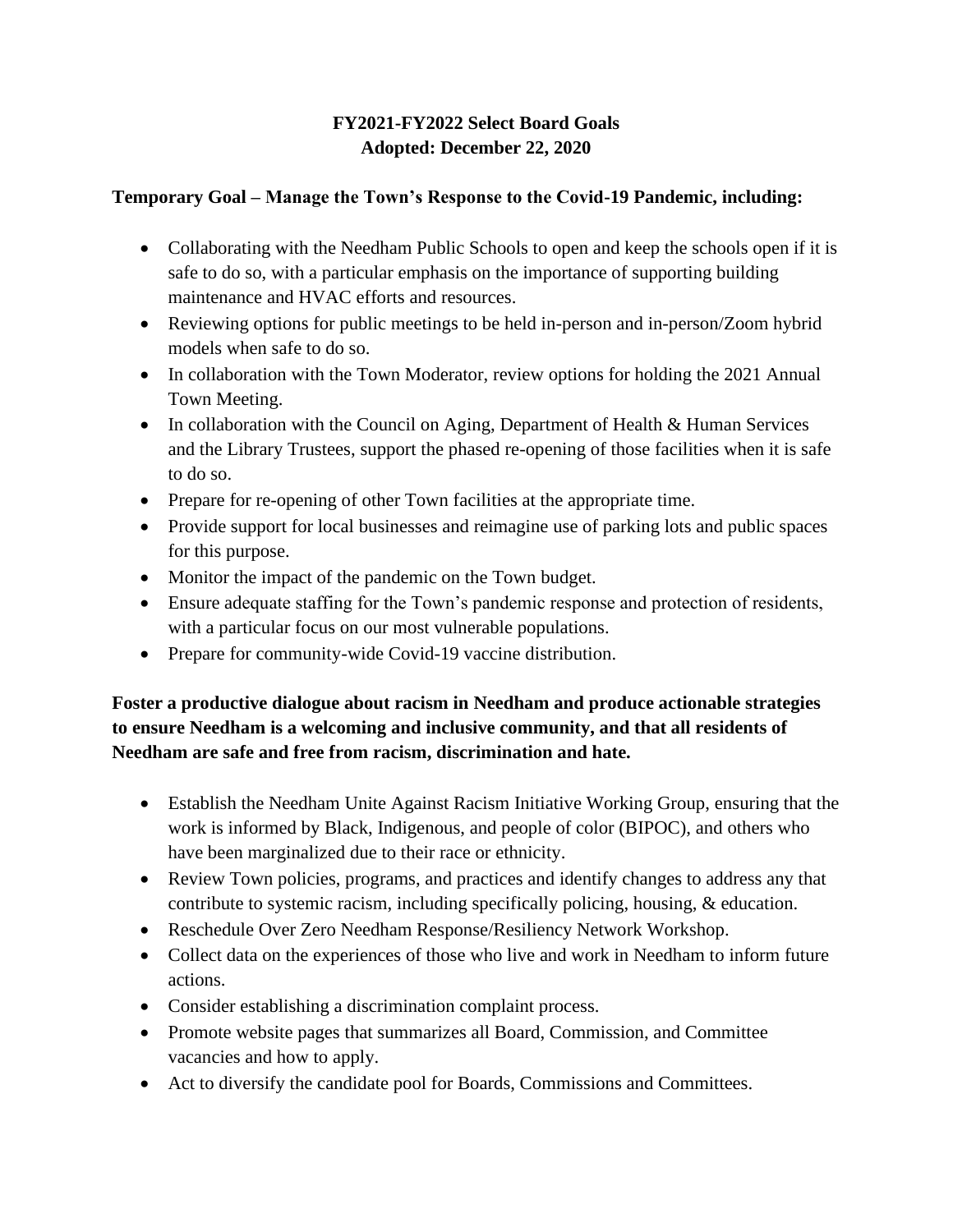• Work with the Human Rights Committee to review the charge, roles, and responsibilities of the Committee.

# **Maximize the use of Town assets and ensure that Town and School services are housed in buildings that provide suitable and effective environments.**

## Continuing Strategies Tier 1

- Determine the future use or disposition of Ridge Hill buildings.
- Evaluate options for funding a DPW facility on Dedham Avenue.

## Continuing Strategies Tier 2

• Conduct an environmental assessment to facilitate discussion about the future use of Ridge Hill/Nike.

## Monitoring & Oversight

• Monitor Progress of Public Safety Building and Fire Station #2.

### **Ensure appropriate Regulation and Assessment of, and Investment in Infrastructure.**

### Continuing Strategies Tier 2

- Evaluate the feasibility of creating a shared use path from Needham Heights to Wexford Street.
- Develop options for refreshing landscaping at public facilities.
- In conjunction with the Transportation Committee, review bus routes in Needham Crossing.
- In conjunction with the MBTA, explore options for increasing commuter parking.
- Develop a plan for NPDES compliance including Stormwater Regulations and a Stormwater Stabilization Fund.

## New Initiatives

• Work with utility companies to improve coordination of Town construction and utility improvements and expansion.

## Monitoring & Oversight

• In conjunction with the City of Newton and MassDOT, monitor progress toward the renovation of Highland Avenue from Webster Street to the Charles River.

## **Maintain and improve the vitality and economic success of the Town.**

## Continuing Strategies Tier 1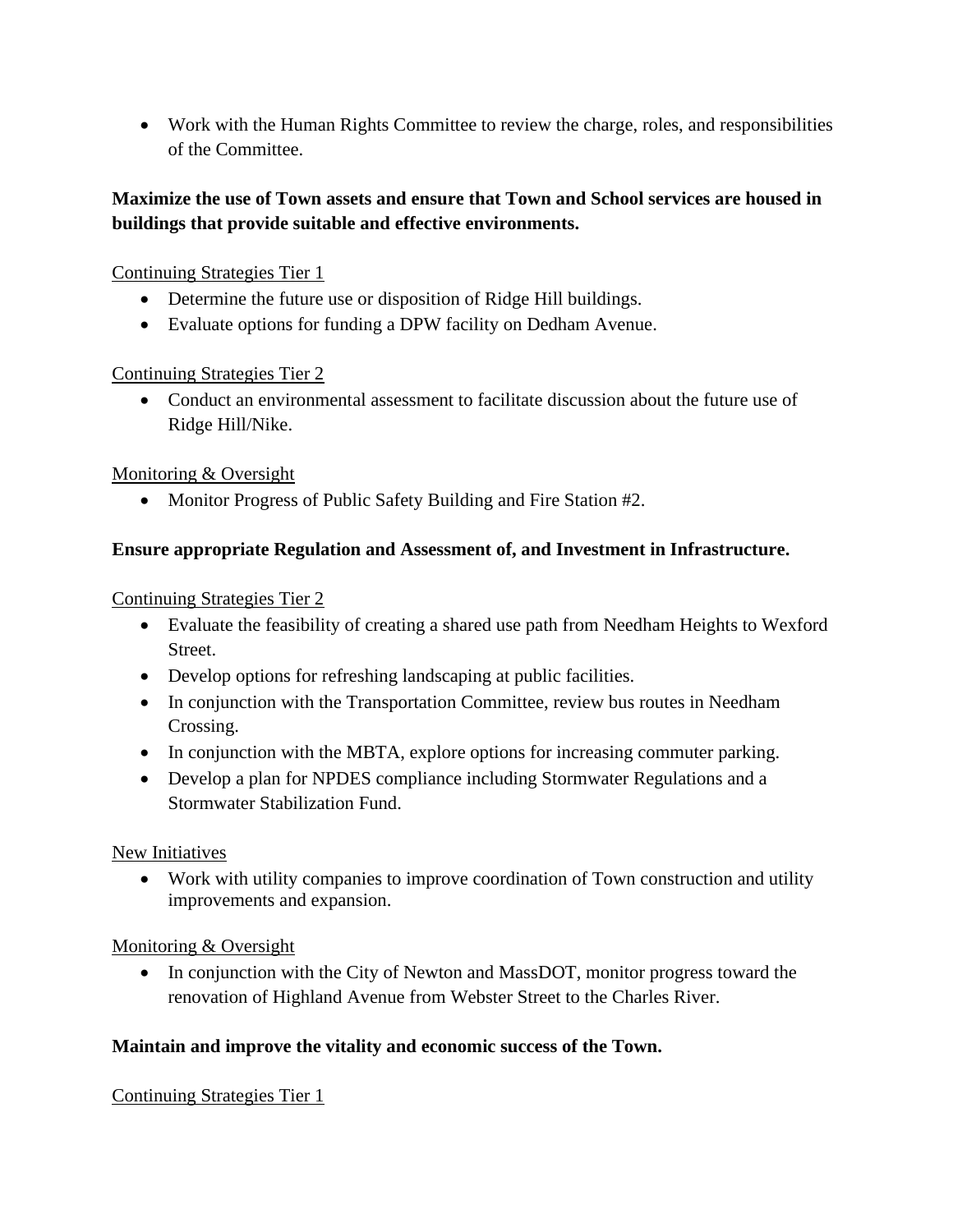- In conjunction with the Planning Board, evaluate options for the redevelopment of the Industrial Zones along Route 128.
- Work with the CEA to develop priorities for economic development.

# Continuing Strategies Tier 2

• In conjunction with the Planning Board, evaluate options for the redevelopment of Chestnut Street.

# New Initiatives

• Work to keep local businesses open and attract new businesses considering the pandemic.

# **Expand energy efficient and environmentally sound operations for the Town and its residents and businesses.**

# Continuing Initiatives Tier 2

- Develop a report of the Town's climate resiliency efforts and discuss next steps.
- Evaluate options for solar installation in parking lots.

# New Initiatives

• Explore the option of implementing an organics recycling program for the community

# **Maintain and develop amenities that contribute to the desirability of Needham as a place to live and work.**

## Continuing Strategies Tier 1

- In conjunction with stakeholders develop an overall strategy for review of housing projects that are proposed.
- Consider the merits of a tree preservation by-law.

# Continuing Strategies Tier 2

- Evaluate ways to improve parking at the Needham Center Post Office, on Hillside Avenue, and at other locations.
- Work with the Park & Recreation Commission to create recreational opportunities in the downtown.
- Establish fishing areas at ponds and on the Charles River.
- Explore opportunities for increasing the amount and diversity of public art.
- In conjunction with the Park & Recreation Commission, evaluate options for creating a park ranger program.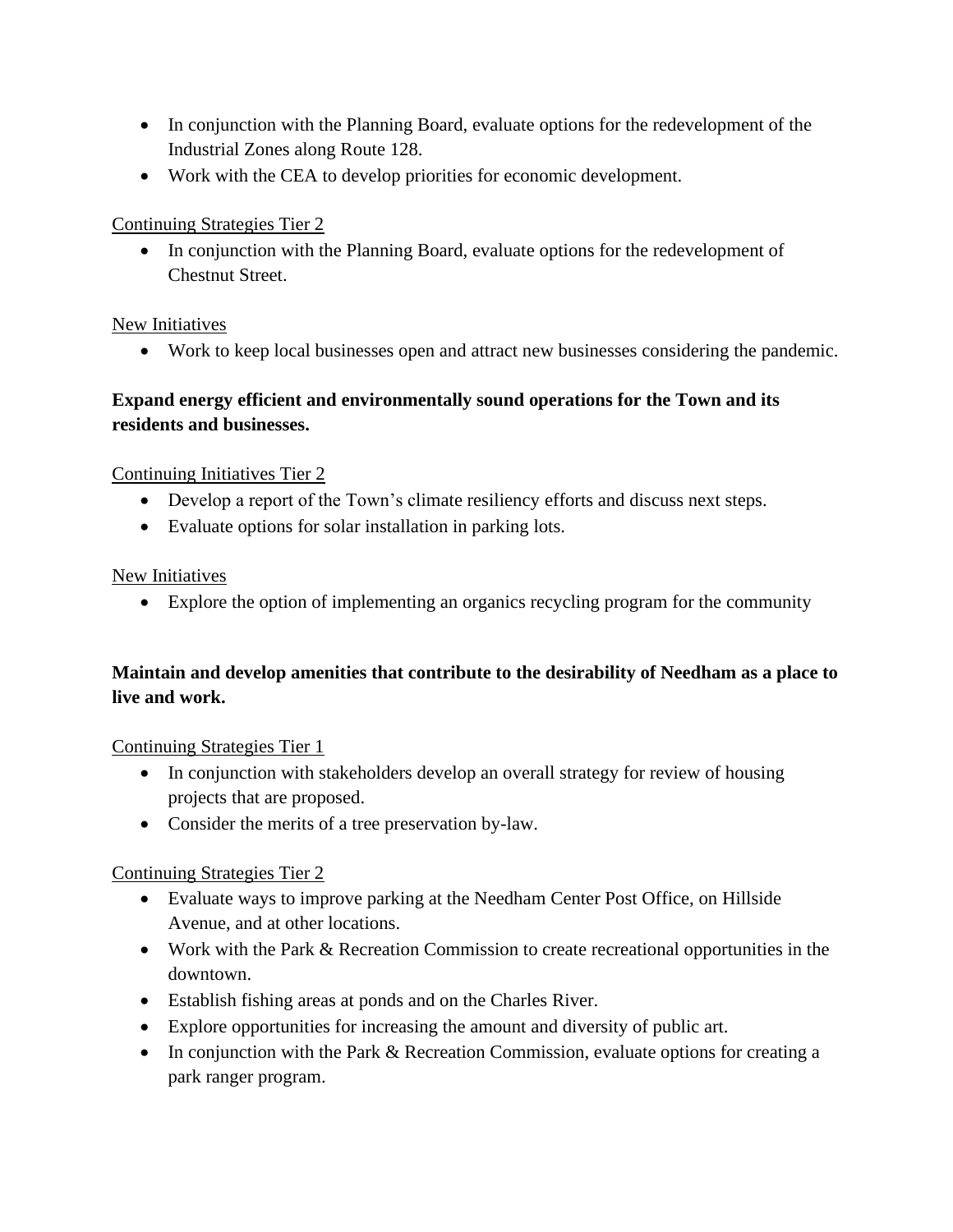- In conjunction with the Park & Recreation Commission, explore options for improving access to the Rosemary Camp property.
- Explore the possibility of sponsoring a summer beer garden event.

### Monitoring & Oversight

• Discuss multi-modal transportation on the greenway between Newton and Needham.

## **Maintain and enhance the Town's Financial Sustainability.**

### Continuing Strategies Tier 1

- Discuss the impact of annual tax levy increases.
- Evaluate local option means-tested senior property tax relief programs.

### **Evaluate Town Operations and Administration.**

#### Continuing Strategies Tier 1

- Develop and implement a policy guiding the use of banners.
- The Board will establish a schedule of meeting with appointed and elected boards on a regular basis.

#### Continuing Strategies Tier 2

- Consider criteria for reviewing proposed zoning changes.
- The Board will meet regularly with community stakeholders.
- Review liquor license regulations with respect to compliance issues.

#### New Initiatives

- Discuss oversight and reports needed from public safety
- Review the composition, structure and charge of two to three committees.
- Review operations and long-term service delivery model at the RTS.

In developing its statement of goals for the coming fiscal years, the Board identified both initiatives that may be addressed in future years, and general guiding principles that guide the goal setting process. This list will continue to be updated and refined:

#### **Future Initiatives**

- Work with the Planning Board to consider a street naming policy.
- Consider a plan for snow removal in the business districts.
- Evaluate the concept of constructing a hockey rink in a public/private partnership.
- Evaluate options for locating alternative transportation options (e.g. ZipCar and bike share services) in Needham.